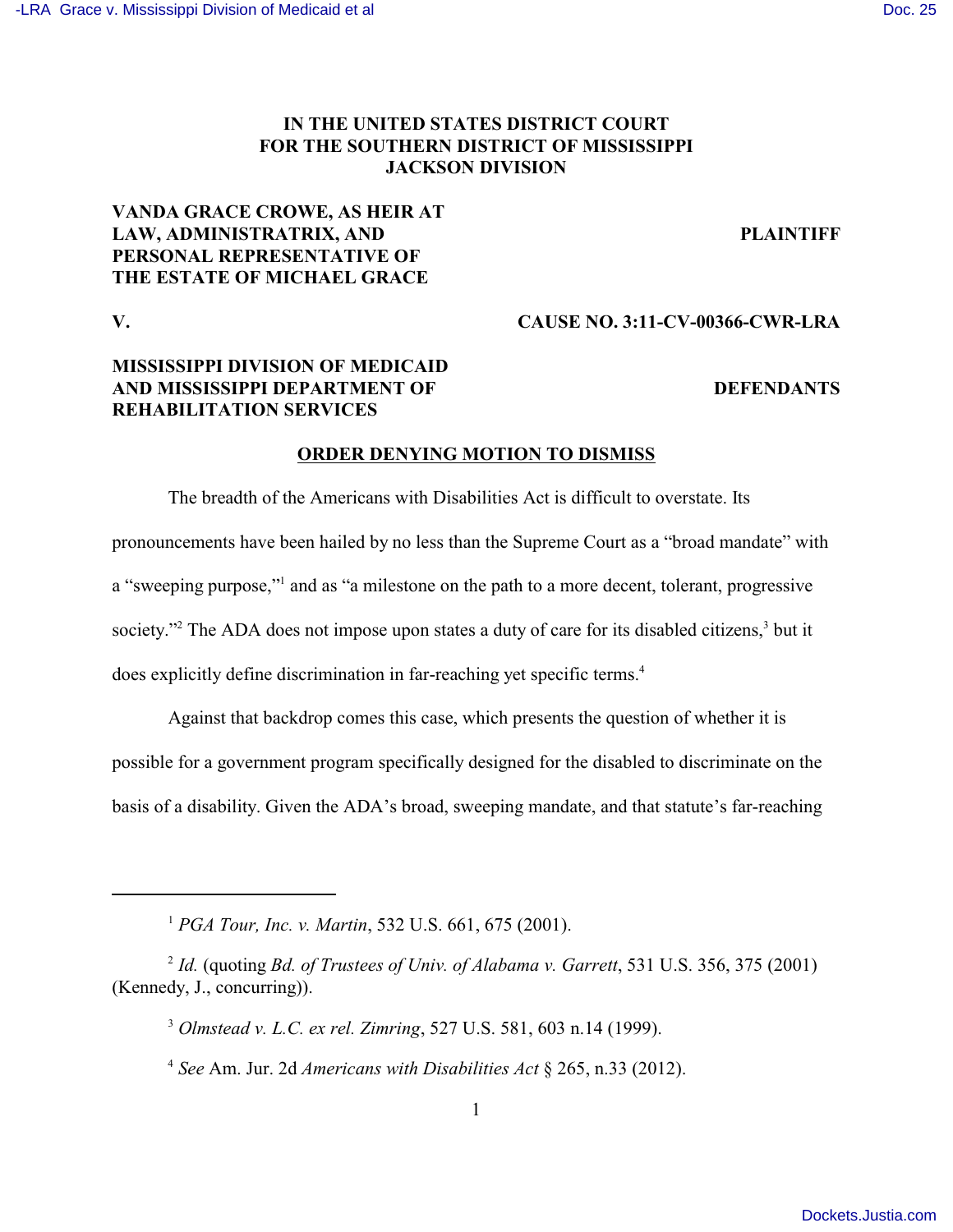definition of discrimination, $<sup>5</sup>$  the Court finds that question must be answered in the affirmative.</sup> Therefore, the motion to dismiss is denied.

## **FACTS**

In 1981, Michael Grace suffered an injury to his spinal cord in a car crash and became paralyzed from the neck down. He qualified for Mississippi's Traumatic Brain Injury/Spinal Cord Injury Waiver Program (hereinafter "the waiver program"), which is authorized under Section 1915(c) of the Social Security Act and is administered by the Mississippi Division of Medicaid and the Mississippi Department of Rehabilitation Services (hereinafter collectively "the State"). The program supplies participants with attendant services, medical supplies, medical equipment, and other services.<sup>6</sup>

Initially, the Department of Rehabilitation Services designed a plan for Grace that called for 24-hour attendant services. At some point, though, the State reduced Grace's plan to 18 hours per day.<sup>7</sup> Grace does not allege in his Complaint whether the change came pursuant to a broader change in policy or was unique to him.<sup>8</sup> According to Grace, the six hours per day during which

 $6$  Complaint [Docket No. 1] at 2.

 $\degree$  Complaint at 2.

*See* 42 U.S.C. § 12101(a-b); *Frame v. City of Arlington*, 657 F.3d 215, 223 (5th Cir. <sup>5</sup> 2011).

 $\textsuperscript{s}$  This case is before the Court on a Rule 12(b)(6) motion, which requires the Court to accept all well pled allegations as true facts and to "draw all reasonable inferences in the plaintiff's favor." *Lormand v. US Unwired, Inc.*, 565 F.3d 228, 232 (5th Cir. 2009). Therefore, at this point, the Court must infer from the Complaint that the changes in Grace's plan were unique to him and not the result of a broader change in the program.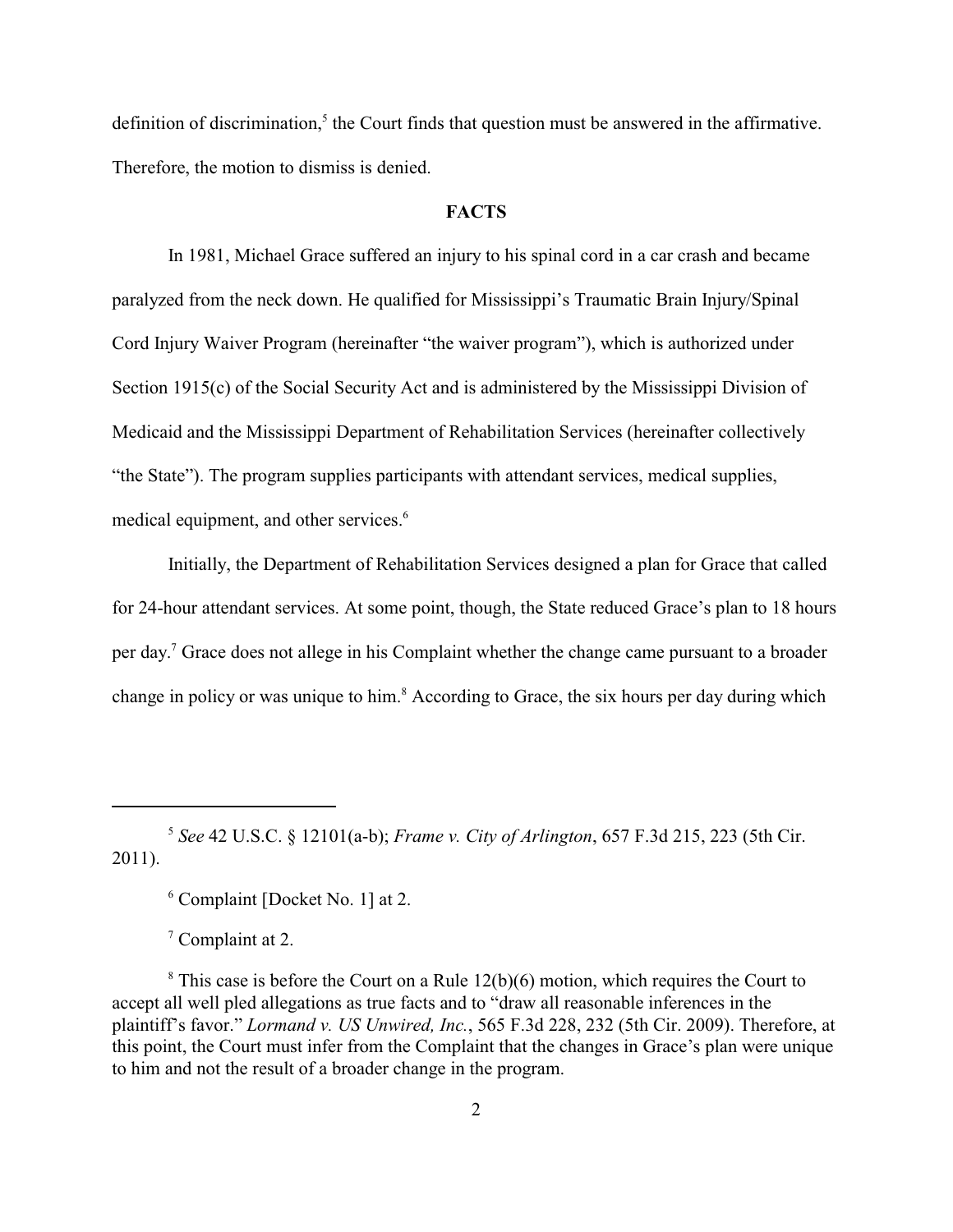he was not cared for led him to suffer a host of physical ailments.<sup>9</sup>

Grace requested an increase for his attendant services under the waiver program, but the State denied the application. When Grace appealed,  $\frac{10}{10}$  he presented evidence of his physical suffering to an agency hearing officer, but the State's decision to deny additional attendant services was upheld.<sup>11</sup> For a period of time that he does not specify, Grace continued to request increases in his attendant care plan on a quarterly basis, but his requests never were granted.<sup>12</sup>

At a date Grace does not specify, he requested "a local Medicaid hearing to challenge the [State's] denial of additional attendant care services." After the hearing, Grace's request again was denied.<sup>13</sup>

Eventually, at a time Grace again does not specify, he filed a complaint against the State with the Office for Civil Rights of the Department of Health and Human Services. Grace alleged violations of Title II of the Americans with Disabilities Act (hereinafter "Title II") and of Section 504 of the Rehabilitation Act (hereinafter "Section 504") stemming from the State's denials of his requests for increases in attendant services.<sup>14</sup> According to Grace, the Office for Civil Rights "found that [the State] had failed to make reasonable modifications to policy and procedure as

 $<sup>9</sup>$  Complaint at 3.</sup>

 $10$  Grace does not elaborate on the details of this "appeal," but it appears to be some sort of administrative appeal.

 $11$  Complaint at 3-4.

 $12$  Complaint at 4.

 $13$  Complaint at 5.

 $14$  Complaint at 5.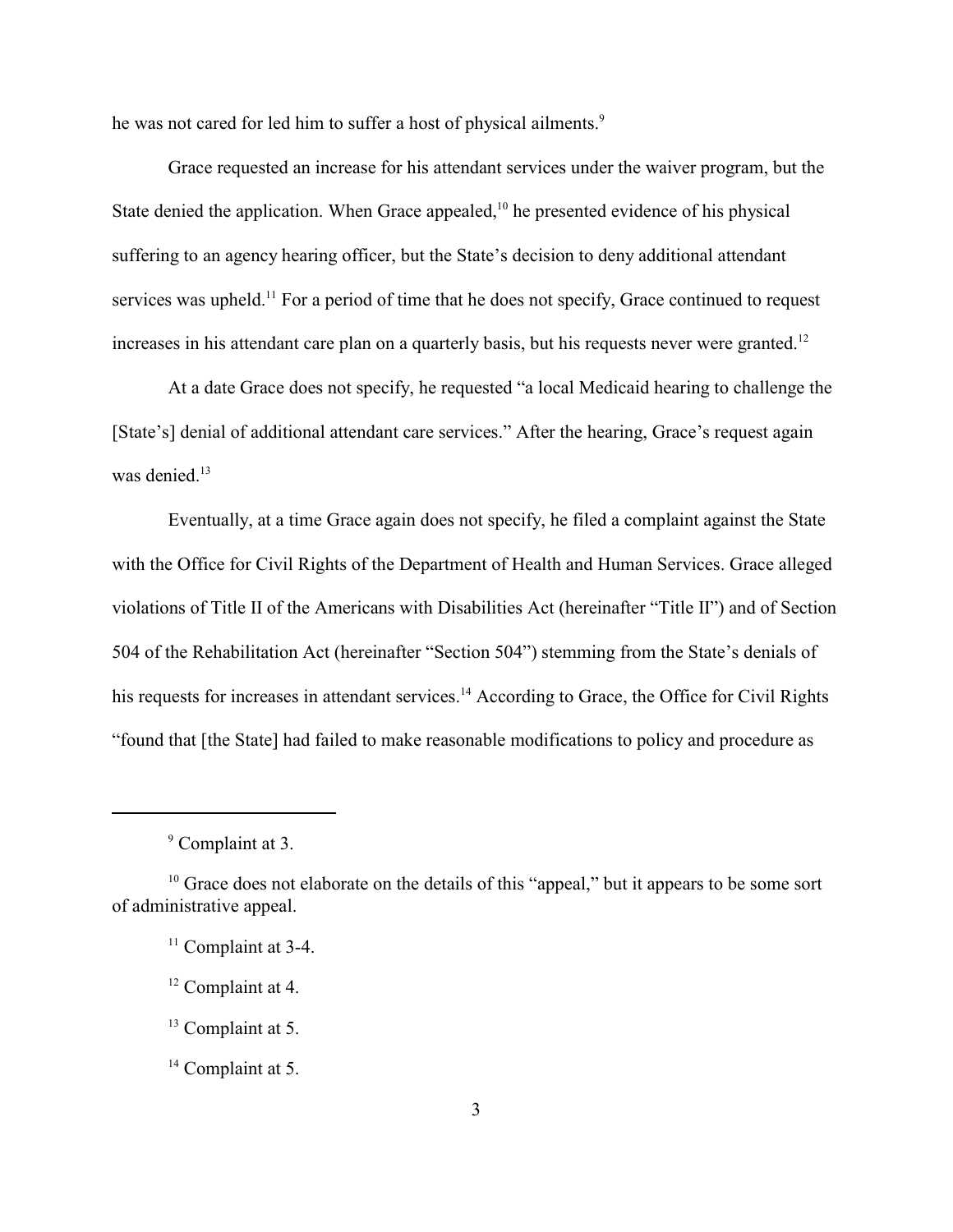required by [Title II and Section 504] and, therefore, had discriminated against Grace based on his disability"<sup>15</sup> and "ordered [the State] to provide Grace with 24-hour attendant care services."<sup>16</sup>

The record contains no documents related to any administrative appeal. However, the record does contain an 18-page letter from the Office for Civil Rights to the State and to a group representing Grace, and the letter memorializes the finding that the State violated Title II and Section 504.<sup>17</sup>

On June 17, 2011, Grace<sup>18</sup> filed suit in district court against the State, alleging violations of Title II and Section 504.<sup>19</sup> On October 13, 2011, after having filed an Answer,<sup>20</sup> the State moved to dismiss. 21

### **ANALYSIS**

The State's motion to dismiss rests on two arguments. First, the State contends that it is immune from this suit under the Eleventh Amendment to the U.S. Constitution. Second, the State

 $15$  Complaint at 8.

 $16$  Complaint at 8.

 $17$  Exhibit A to Plaintiff's Response to Defendants Motion to Dismiss and Additionally or Alternatively Motion to Amend [Docket No. 18-1].

 $18$  During the pendency of this litigation, Grace died on September 18, 2011. Suggestion of Death and Motion to Substitute Party-Plaintiff [Docket No. 27] at 1. The magistrate judge granted leave to substitute on February 1, 2012. The plaintiff is now Vanda Grace Crowe, administratrix of the estate of Michael Grace, and the styling of this Order reflects that change. However, for the sake of consistency, the plaintiff is referred to throughout this discussion as "Grace."

 $19$  Complaint at 8-9.

 $20$  Defendants' Answer and Affirmative Defenses [Docket No. 8].

 $21$  Defendants' Motion to Dismiss on the Basis of Eleventh Amendment Immunity and Other Grounds [Docket No. 11].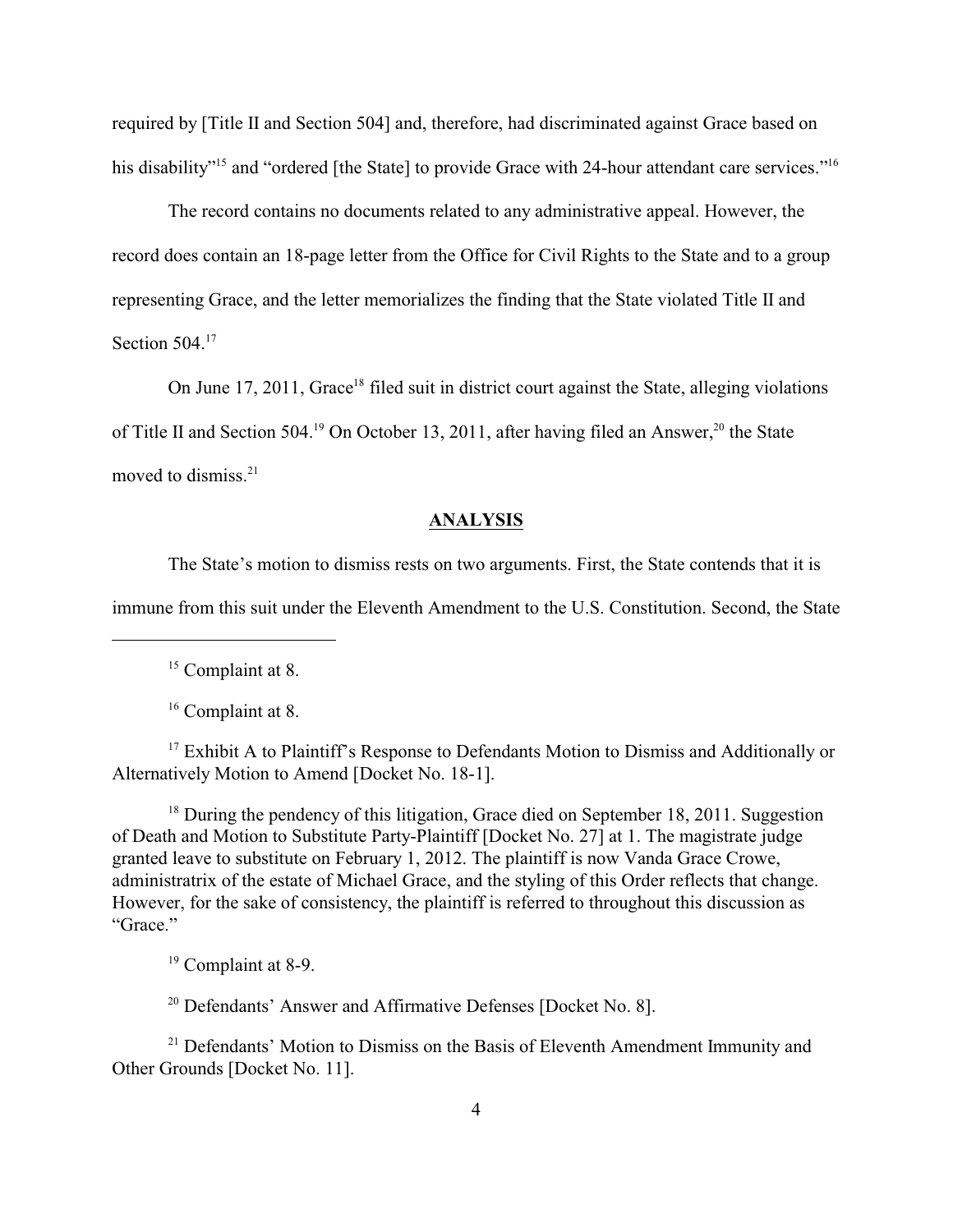contends that Grace cannot prove discrimination on the basis of a disability because the program in which he participated was designed solely for the benefit of the disabled. Neither argument is compelling.

**Eleventh Amendment Immunity.** The Eleventh Amendment establishes that "[t]he Judicial power of the United States shall not be construed to extend to any suit in law or equity, commenced or prosecuted against one of the United States by Citizens of another State, or by Citizens or Subjects of any Foreign State." Although the Amendment's text appears not to contemplate the issue, courts universally recognize that the sovereign immunity established by the Amendment extends also to shield a non-consenting state against suits brought by its own citizens.<sup>22</sup> However, "Congress may abrogate state sovereign immunity pursuant to the enforcement power conferred by  $\S$  5 of the Fourteenth Amendment."<sup>23</sup>

Section 504 of the Rehabilitation Act provides that "[n]o otherwise qualified individual with a disability in the United States . . . shall, solely by reason of his or her disability, be excluded from the participation in, be denied the benefits of, or be subjected to discrimination under any program or activity receiving federal financial assistance<sup>[1]" Additionally, Title 42,</sup> Section 2000d-7 of the United States Code "conditions a state's receipt of federal funds on its waiver of Eleventh Amendment immunity to actions under  $\S$  504.<sup> $25$ </sup> The Fifth Circuit has held

<sup>&</sup>lt;sup>22</sup> See Seminole Tribe of Florida v. Florida, 517 U.S. 44, 54 (1996).

<sup>&</sup>lt;sup>23</sup> Bennett-Nelson v. Louisiana Bd. of Regents, 431 F.3d 448, 451 (5th Cir. 2005). Section 5 of the Fourteenth Amendment reads: "The Congress shall have power to enforce, by appropriate legislation, the provisions of this article."

 $24$  29 U.S.C. § 794(a).

<sup>&</sup>lt;sup>25</sup> Bennett-Nelson, 431 F.3d at 451.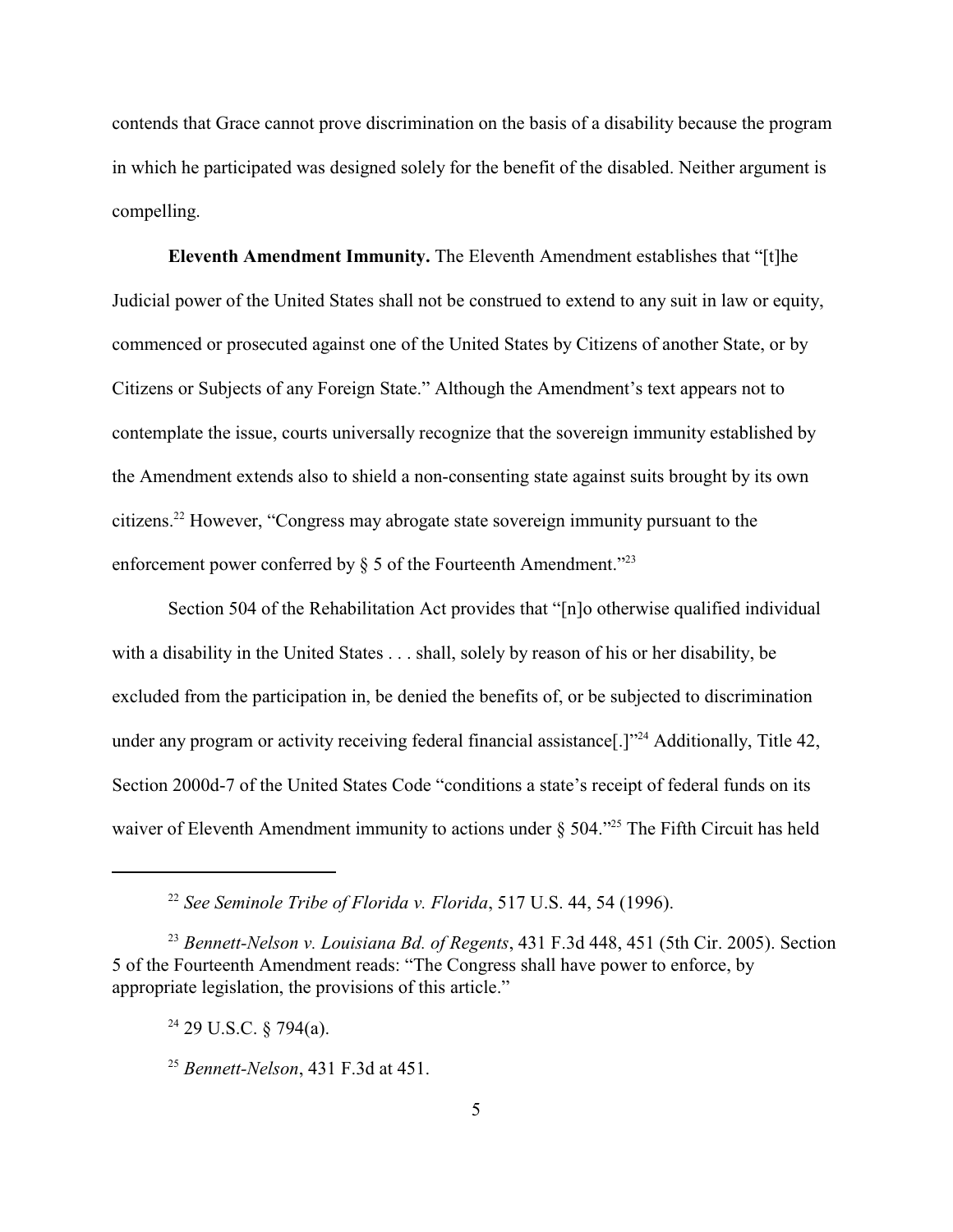that this abrogation is valid.<sup>26</sup> Therefore, the Eleventh Amendment does not preclude Grace's suit under Section 504 of the Rehabilitation Act.<sup>27</sup>

And because of the substantive similarity between Title II and Section 504, the Court needs not evaluate the question of whether the Title II claim likewise falls within Congress' abrogation of the Eleventh Amendment.<sup>28</sup> Sovereign immunity is of no avail.

## **Discrimination Within a Program Designed for the Disabled.** The State's second

argument is that Grace could not have suffered discrimination on the basis of his disability

because he was participating in a program designed solely for the disabled.<sup>29</sup> The State relies on

<sup>26</sup> Pace v. Bogalusa City Sch. Bd., 403 F.3d 272, 280-87 (5th Cir. 2005).

<sup>27</sup> Tennessee v. Lane, 541 U.S. 509, 533-34 (2004).

<sup>28</sup> In *Bennett-Nelson*, the Fifth Circuit observed that Title II and Section 504 are almost identical creatures and that "[t]he only material difference between the two provisions lies in their respective causation requirements." *Bennett-Nelson*, 431 F.3d at 454. Specifically, Section 504 establishes that "[n]o otherwise qualified individual with a disability in the United States . . . shall, *solely by reason of her or his disability*, be . . . subjected to discrimination under any program or activity receiving Federal financial assistance . . . ." *Id.* (quoting 29 U.S.C. § 794(a) (emphasis added)). On the other hand, under Title II, "discrimination need not be the sole reason" for the exclusion at issue. *Id.* (quoting *Woodhouse v. Magnolia Hosp.*, 92 F.3d 248, 253 (5th Cir. 1996). And after the *Bennett-Nelson* Court determined that Section 504 abrogated the Eleventh Amendment, it found unnecessary the task of determining whether the plaintiff's Title II claim also survived sovereign immunity because the issue at hand did not relate to causation, which is the only manner in which Section 504 and Title II are distinct from one another. *Id.* at 454. *See also Durrenberger v. Texas Dep't of Criminal Justice*, 757 F. Supp. 2d 640, 648-49 (S.D. Tex. 2010) (Lake, J.) (citing *Bennett-Nelson*, 431 F.3d at 455) (unnecessary to determine whether a Title II claim abrogates the Eleventh Amendment when an identical Section 504 claim does so and where the claims address not causation but whether the defendant failed to make a reasonable accommodation); *McCoy v. Texas Dep't of Criminal Justice*, 2006 WL 2331055, \*\*4- 5 (S.D. Tex. 2006) (Jack, J.) (same holding).

<sup>29</sup> State's Brief at 1 ("[A] state program that serves only the disabled cannot logically engage in the kind of disability-based discrimination prohibited by the ADA and the Rehabilitation Act.").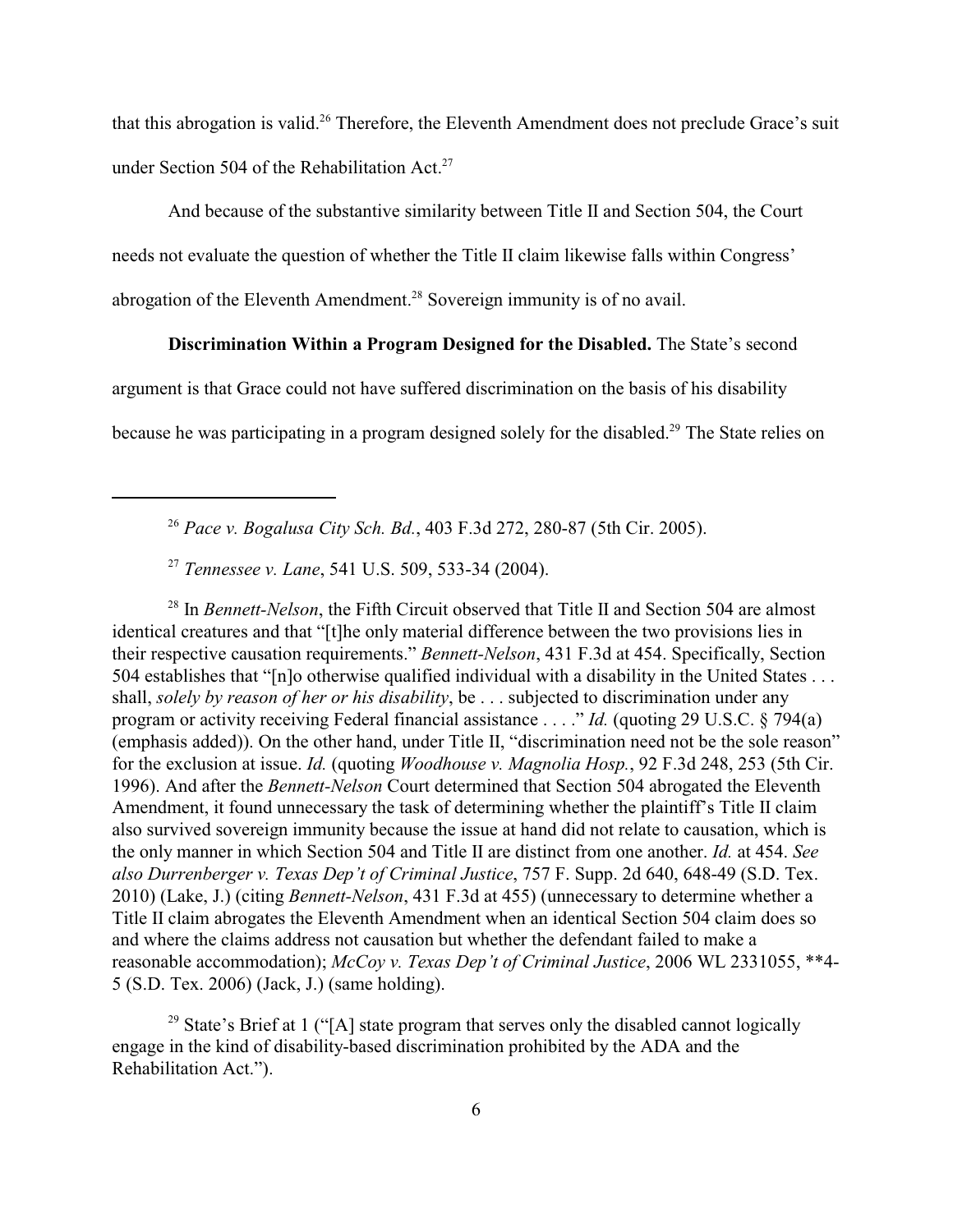the Supreme Court's clear holding that the Americans with Disabilities Act does not "impose[ ] on the States a standard of care for whatever medical services they render, [n]or [does] the ADA require[ ] States to provide a certain level of benefits to individuals with disabilities."<sup>30</sup> Therefore, in the State's view, Grace's claim is not that he was discriminated against on the basis of his disability but, instead, that he was denied a level of desired benefits;<sup>31</sup> additionally, according to the State, "it appears that every federal court that has considered the issue has found that a level of service dispute within a program serving only the disabled does not state a claim of intentional discrimination under the ADA or the Rehabilitation Act."<sup>32</sup>

Title II of the ADA, as set forth at Title 42, Section 12132 of the United States Code, establishes that "[s]ubject to the provisions of this subchapter, no qualified individual with a disability shall, by reason of such disability, be excluded from participation in or be denied the benefits of the services, programs, or activities of a public entity, or be subjected to discrimination by any such entity." The ADA's chief purpose "is to assure that handicapped individuals receive evenhanded treatment in relation to nonhandicapped individuals."<sup>33</sup> In order to state a claim under Title II of the ADA, a plaintiff must assert "(1) that he has a qualifying disability; (2) that he is being denied the benefits of services, programs, or activities for which the public entity is responsible, or is otherwise discriminated against by the public entity; and (3)

 $32$  State's Brief at 6.

<sup>&</sup>lt;sup>30</sup> *Olmstead v. L.C.*, 527 U.S. 581, 603 n.14 (1999) (Ginsburg, J.) (quotations omitted).

 $31$  State's Brief at 5-6.

<sup>&</sup>lt;sup>33</sup> Traynor v. Turnage, 485 U.S. 535, 548 (1988).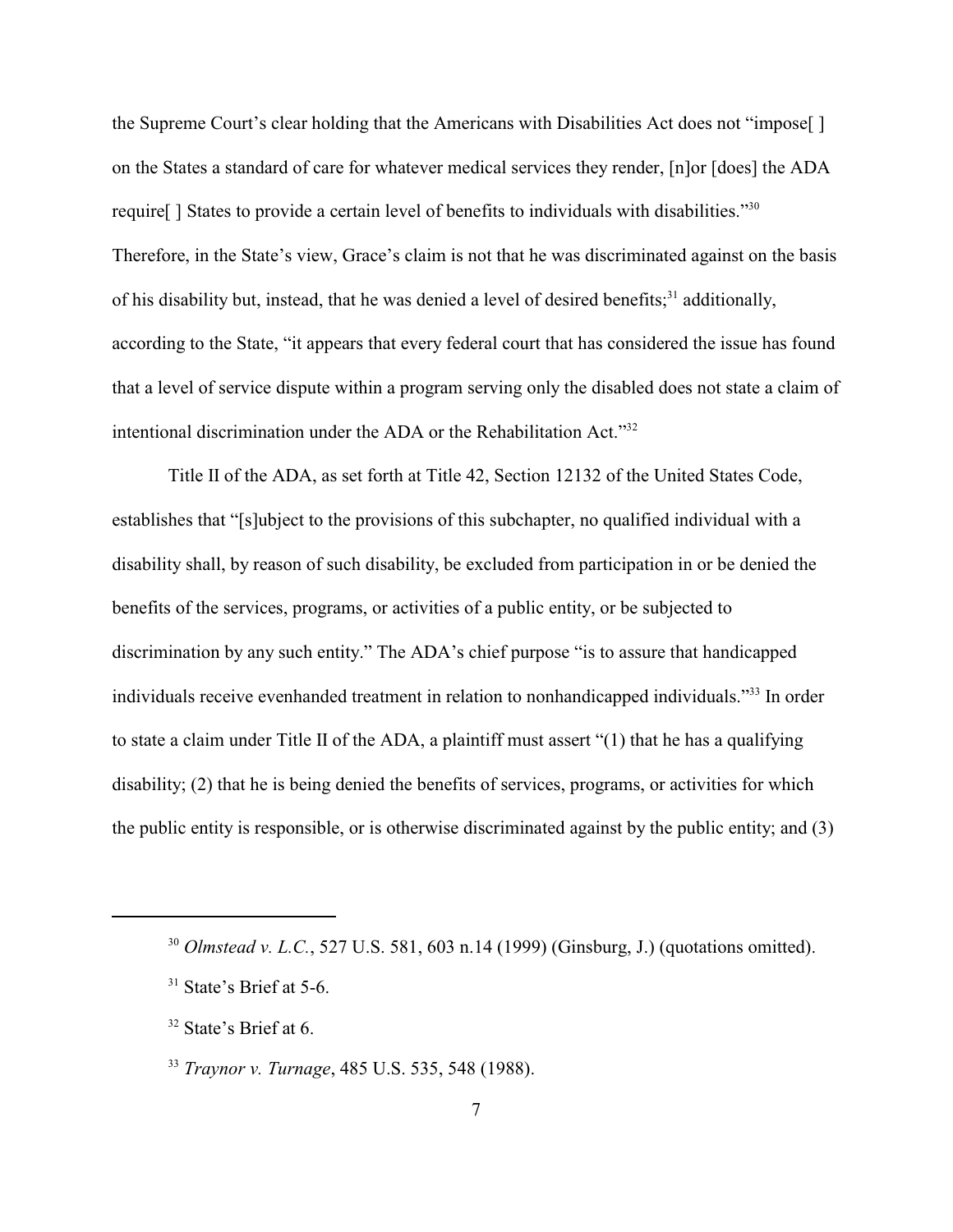that such discrimination is by reason of his disability."<sup>34</sup>

When Congress enacted the Americans with Disabilities Act in 1990, it did so in light of a number of explicit findings, including its determination that "historically, society has tended to isolate . . . individuals with disabilities, and, despite some improvements, such forms of discrimination against individuals with disabilities continue to be a serious and pervasive social problem[.]"<sup>35</sup> Additionally, Congress found that "individuals with disabilities continually encounter various forms of discrimination, including outright intentional exclusion, . . . failure to make modifications to existing facilities and practices, exclusionary qualification standards and criteria, . . . and relegation to lesser services, programs, . . . benefits, or other opportunities[.]"<sup>36</sup>

Pursuant to Congress' direction,  $37$  the Attorney General promulgated regulations to effectuate the ADA's commands. One such regulation is the "reasonable-modifications regulation,"<sup>38</sup> which provides that "[a] public entity shall make reasonable modifications in policies, practices, or procedures when the modifications are necessary to avoid discrimination on the basis of disability, unless the public entity can demonstrate that making the modifications would fundamentally alter the nature of the service, program, or activity."<sup>39</sup>

<sup>34</sup> Hale v. King, 642 F.3d 492, 499 (5th Cir. 2011).

 $35$  42 U.S.C. § 12101(2).

 $36$  42 U.S.C. § 12101(5).

 $37$  42 U.S.C. 12134(a) ("[T]he Attorney General shall promulgate regulations in an accessible format that implement this part.").

*See Olmstead*, 527 U.S. at 592; *Abrahams v. MTA Long Island Bus*, 644 F.3d 110, 121 <sup>38</sup> (2nd Cir. 2011); *Cruz v. Dudek*, 2010 WL 4284955, \*10 (S.D. Fla. Oct. 12, 2010).

 $39$  28 C.F.R. § 35.130(b)(7).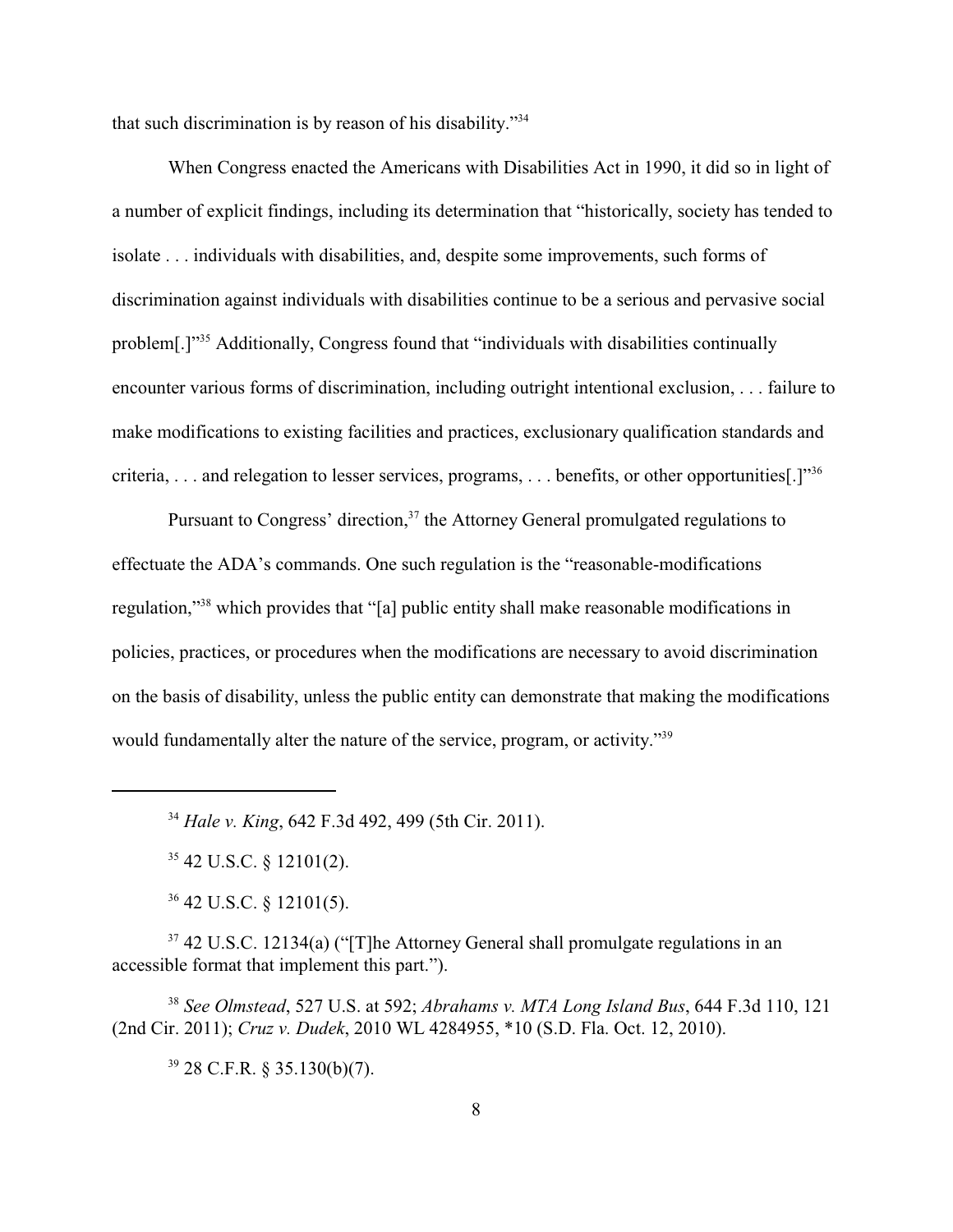In the case at hand, the State does not contend that the waiver program through which Grace procured his attendant services was not a "service" l, program l, or activitivel of a public entity," $40$  and it does not take the position that Grace's condition failed to qualify as a "disability," as that term is used within the ADA. Instead, the State's argument is that because the waiver program was designed specifically for the disabled, any decisions made therein relevant to Grace could not have been made with the intention of discriminating on the basis of a disability.

In response, Grace argues that a case centrally relied on by the State directly undercuts its position. In *Olmstead v. L.C.*,<sup>41</sup> the Supreme Court addressed claims brought under Title II by two mentally disabled, institutionalized plaintiffs against the State of Georgia. The *Olmstead* plaintiffs argued that they could receive adequate attention in a community-based treatment setting and that their continued institutionalization violated Title II because it amounted to a failure to make a reasonable modification to a policy.<sup>42</sup> The Supreme Court agreed and held for the plaintiffs. That fact alone, Grace argues, demonstrates that a program designed to aid the disabled *can* discriminate against its participants in violation of the ADA. This Court agrees.

In response, the State argues that *Olmstead* is relevant only when a plaintiff takes issue with the location of his services; in contrast, in the State's view, Grace's claim concerns the level of benefits he received under the waiver program.

This Court rejects the State's narrow framing of Grace's claim, of *Olmstead*, and of the

 $^{42}$  *Id.* at 593-94.

 $40$  42 U.S.C. § 12132.

*Olmstead*, 527 U.S. 581. <sup>41</sup>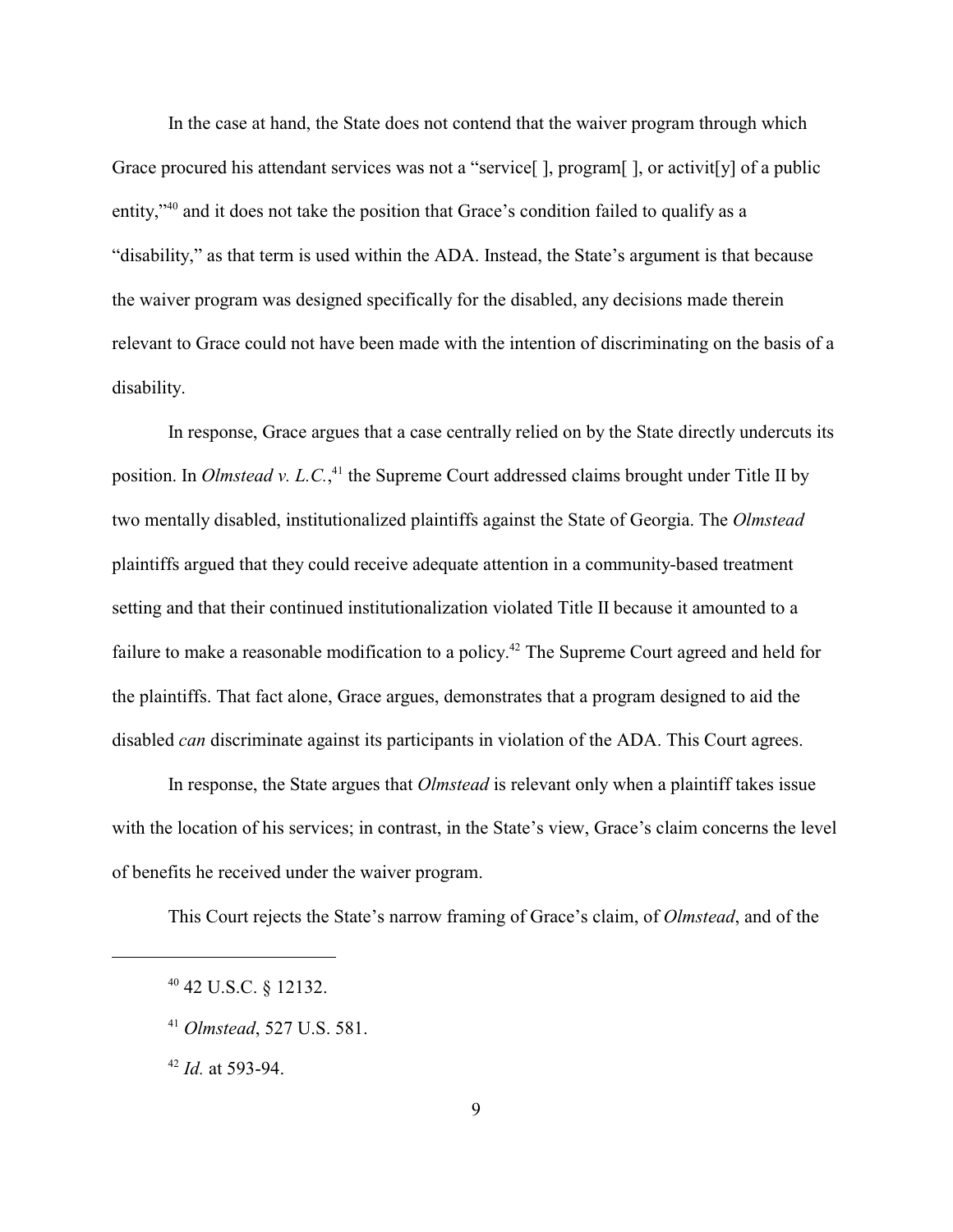ADA's proscriptive purpose. As an initial matter, the State is not the first defendant in a Title II suit to argue that it cannot logically discriminate on the basis of a disability when it is administering a program designed specifically for the disabled. The *Olmstead* Court itself tackled the theory when, in *Olmstead*, "[t]he State argue[d] that [the plaintiffs] encountered no discrimination by reason of their disabilities because they were not denied community placement on account of those disabilities."<sup>43</sup> The defendant reasoned in *Olmstead*, as the State reasons in the case at bar, that it had not discriminated against the plaintiffs "because discrimination necessarily requires uneven treatment of similarly situated individuals, and [the plaintiffs] had identified no comparison class, i.e., no similarly situated individuals given preferential treatment."<sup>44</sup> The Supreme Court disagreed and was "satisfied that Congress had a more comprehensive view of the concept of discrimination advanced in the ADA."<sup>45</sup>

Likewise, this Court must view *Olmstead* broadly rather than, as the State urges, as a precedent limited strictly to its facts. Obviously, *Olmstead* featured facts that do not appear in the case at bar. But it is not the product merely of some narrow provision requiring that disabled patients at an institution be released into a community setting when the circumstances warrant it; rather, *Olmstead* was the result of the "broad mandate" and "sweeping purpose"<sup>46</sup> of the ADA, which "has been described as 'a milestone on the path to a more decent, tolerant, progressive

 $^{44}$  *Id.* 

 $^{45}$  *Id.* 

*PGA Tour, Inc. v. Martin*, 532 U.S. 661, 675 (2001). <sup>46</sup>

<sup>&</sup>lt;sup>43</sup> *Olmstead*, 527 U.S. at 598.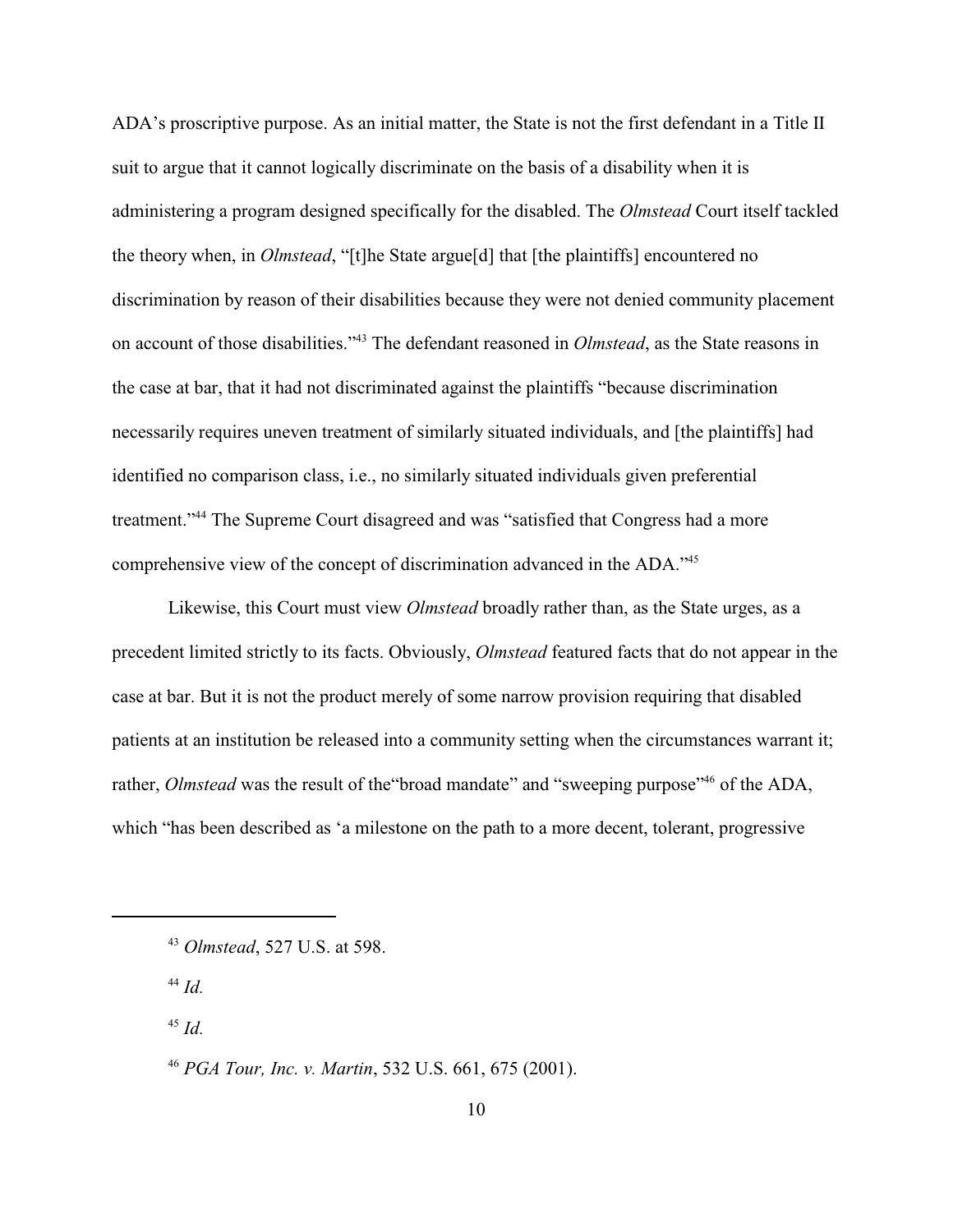society.<sup>"47</sup> *Olmstead* stands broadly for the proposition that "[a]lthough the ADA does not itself mandate the provision of services, it does prohibit discrimination against the disabled within the services that *are* provided."<sup>48</sup> To put it another way, "[a] public entity, in providing any aid, benefit, or service, may not, on the basis of disability, . . . deny a qualified individual with a disability the opportunity to participate in or benefit from the aid, benefit, or service."<sup>49</sup>

And fundamentally, that is Grace's claim. Grace does not argue that the State was obligated to create out of thin air a 24-hour attendant care program for his sole benefit; he simply argues that the failure to provide him with that service amounted to discrimination. Notwithstanding the State's contention that one cannot discriminate against the disabled within a program designed for the disabled, Congress expressly identified the "*failure to make modifications to existing . . . practices*, exclusionary qualification standards and criteria, . . . and *relegation to lesser services, programs, ... benefits, or other opportunities*" as forms of discrimination specifically targeted by the ADA. This is precisely the injury alleged by Grace, and his contention that the State refused to restore him to 24-hour attendant care amounts to an allegation that the State failed in its charge to "make reasonable modification in policies, practices, or procedures when the modifications are necessary to avoid discrimination on the

<sup>&</sup>lt;sup>47</sup> Id. (quoting *Bd. of Trustees of Univ. of Alabama v. Garrett*, 531 U.S. 356, 375 (2001) (Kennedy, J., concurring)).

<sup>&</sup>lt;sup>48</sup> Buchanan v. Maine, 469 F.3d 158, 174 (1st Cir. 2006) (emphasis in original).

<sup>&</sup>lt;sup>49</sup> Am. Jur. 2d *Americans with Disabilities Act* § 265 (2012).

<sup>&</sup>lt;sup>50</sup> Supra at n.33 (emphases added).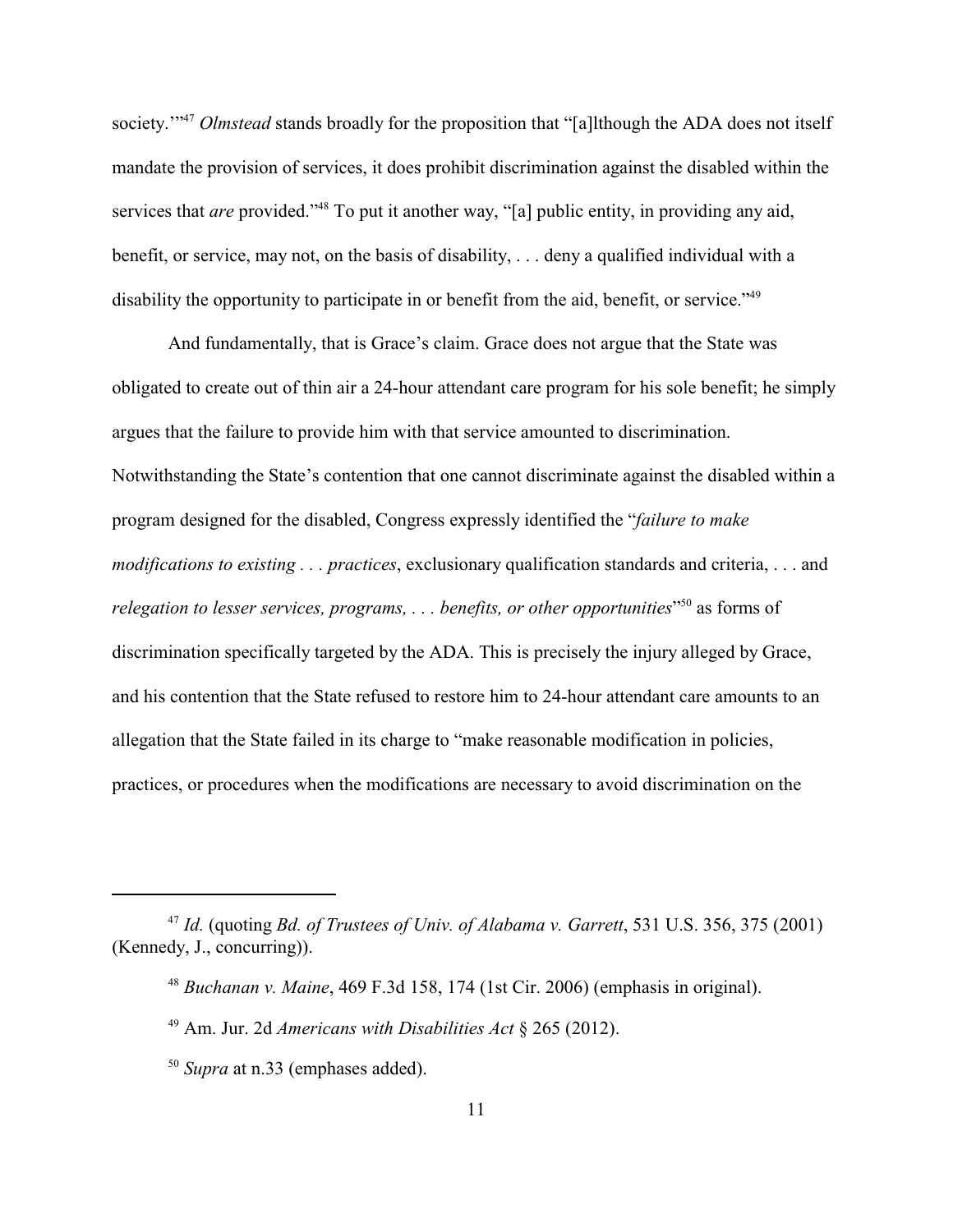basis of disability[.]"<sup>51</sup> The fact that the modification at issue in the case at bar is not absolutely identical to the modification discussed by *Olmstead* does not mean that decision rebukes Grace's claim.

A closer examination of the State's arguments provides further reason for denying its motion to dismiss. For example, the State claims sweepingly that "every federal court that has considered the issue [presented by Grace] has found that a level of service dispute within a program serving only the disabled does not state a claim of intentional discrimination under the ADA or the Rehabilitation Act."<sup>52</sup> In support of that statement, the State relies on two decisions from the Second Circuit, both issued prior to the *Olmstead* decision.<sup>53</sup> The first, *Doe v. Pfrommer*, concerned a plaintiff suffering from personality disorder and participating in a vocational rehabilitation program. The plaintiff received services from the vocational rehabilitation program but asked for additional services, and that request was denied because he did not qualify for them. The plaintiff sued under the ADA and Section 504, but the Second Circuit held that no violation had occurred because the statutes did not require the State defendants "to modify their programs to meet all of Doe's needs as a disabled individual."<sup>54</sup>

But in the case at bar, Grace has not asked the State to create a new plan for him or to warp the waiver program so that it meets all of his needs. Grace simply asked the State to

<sup>54</sup> *Doe*, 148 F.3d at 83.

 $51$  *Supra* at n.36.

 $52$  State's Brief at 12.

<sup>&</sup>lt;sup>53</sup> See Doe v. Pfrommer, 148 F.3d 73 (2nd Cir. 1998); *Flight v. Gloeckler*, 68 F.3d 61 (2nd Cir. 1995).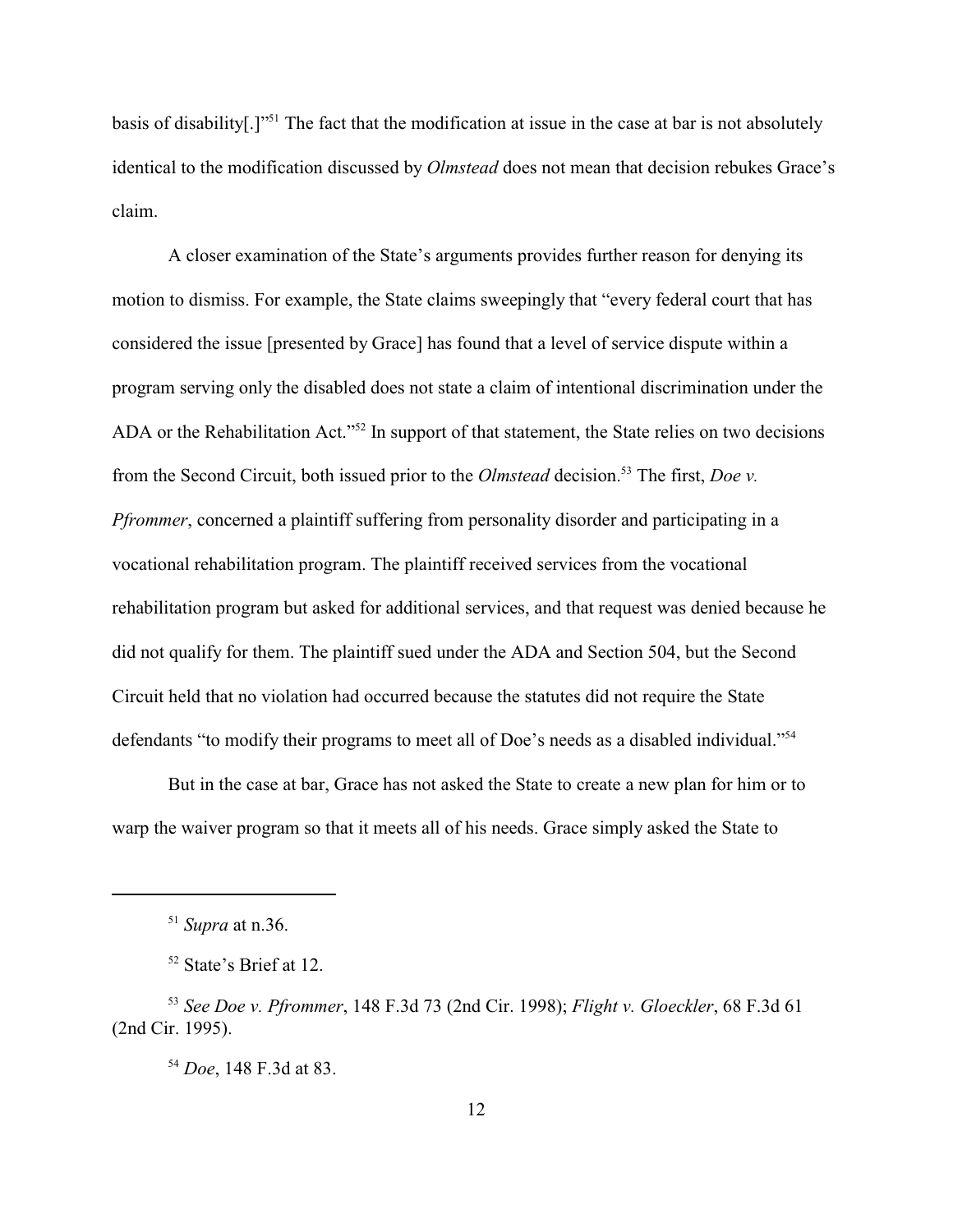continue providing service that already existed and for which it had determined that he qualified.<sup>55</sup>

This is not to suggest that a disabled applicant for services who receives fewer services than he would like suddenly has a claim under Title II or Section 504.<sup>56</sup> But where one qualifies for a public entity's services and nevertheless is denied their benefit, then he has been "denied the benefits of services, programs, or activities for which the public entity is responsible[.]"<sup>57</sup>

The State's position, at its essence, is that *Olmstead* stands for the proposition that a public program designed specifically for the disabled cannot logically discriminate against the disabled unless its actions implicate the setting at which its services are to be rendered. That is simply too narrow a view to comport with the ADA's expressed broad purpose.

Finally, although the argument is offered only in passing, the State contends in its reply brief that, at best, Grace has pled a claim that would entitle him only to injunctive relief rather

<sup>57</sup> Supra at n.31 (elements of a Title II claim). One of the State's arguments is relevant on this point and deserves specific mention. In its reply brief, the State writes, "Mr. Grace has cited and the State's research has revealed no case in which a plaintiff has been allowed to predicate an *Olmstead* claim exclusively upon the denial of benefits the State has never deemed medically necessary for the plaintiff." Defendants' Rebuttal to Plaintiff's Response to Motion to Dismiss [Docket No. 21] (hereinafter "State's Reply Brief") at 14. That simply is not the scenario presented by Grace's Complaint. This is not a situation where the services at issue are services that "the State has never deemed medically necessary for the plaintiff." According to the Complaint, the State's own agents developed Grace's original plan, which called for 24-hour attendant care. If the State disputes that contention, then that is its right, but such an argument plainly would not support a motion to dismiss under Rule 12(b)(6), which obligates the Court to view all of the Complaint's representations as true.

 $55$  *Supra* at n.2.

<sup>&</sup>lt;sup>56</sup> See Doe, 148 F.3d 73.